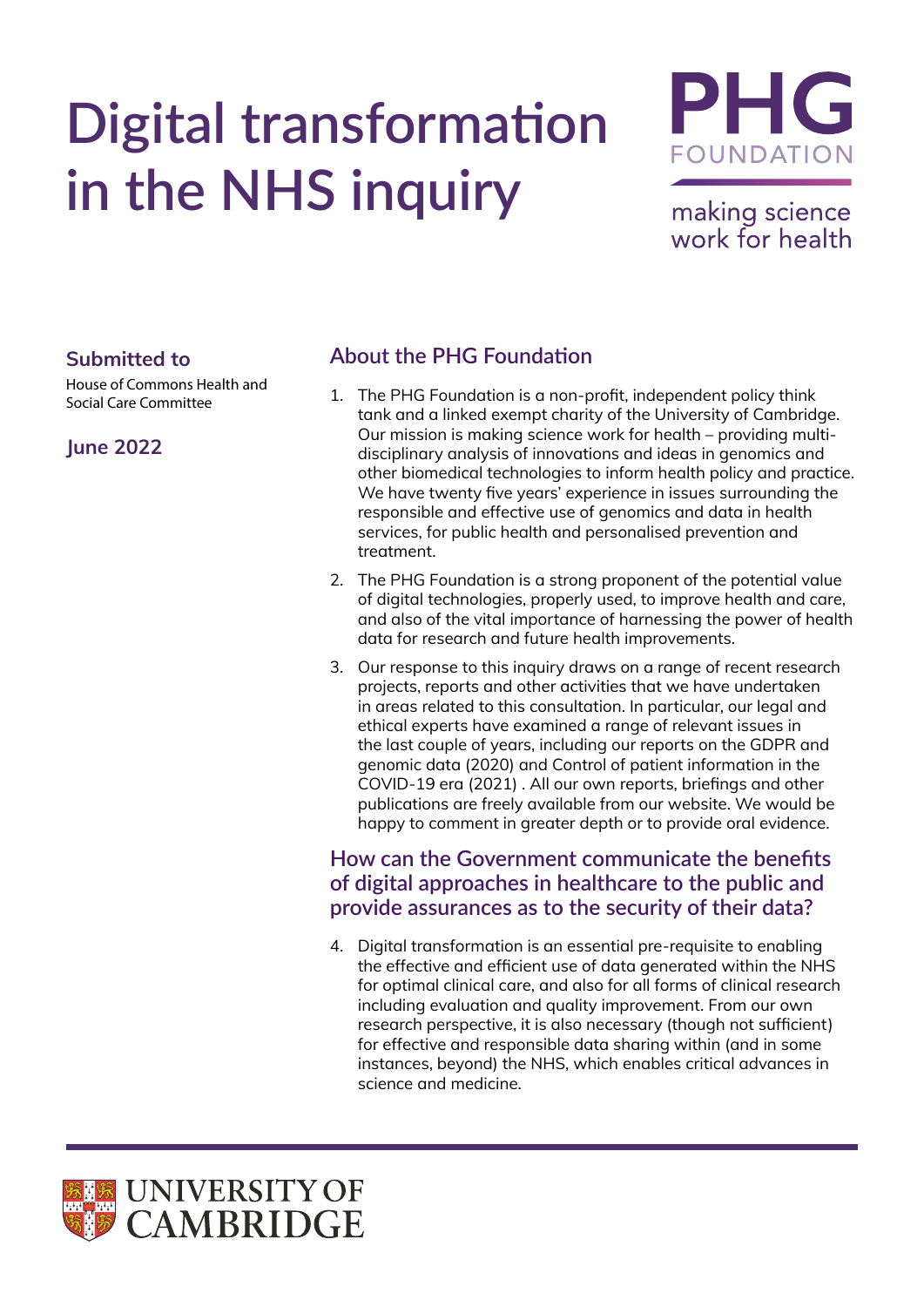- 5. The range of data that is relevant for health research and care has significantly expanded in recent years. Besides routinely collected health data, individual health records may include increasingly complex information from new forms of testing and imaging; digital technologies are essential for capturing, analysing and sharing the insights from such testing. This may also require the digital integration of different types of data, e.g. clinical phenotypic data with genomic sequence data to better understand the role of a particular genetic variant, in causing disease, or digital pathology approaches for automated analysis of digital imaging.
- 6. In addition, there is increasing scope for the use of digital technologies to generate, record and share information relevant to health outside the traditional confines of the healthcare system, whether through NHS approved digital tools and technologies (including remote monitoring devices and apps) or increasingly though tools that sit outside the formal health system, but which may still offer information relevant to health. We refer to this as citizen generated data; it may include fitness trackers or home monitoring devices, passively generated data through environmental sensors, location data and online activity. Although this does not routinely form part of NHS data assets at present, this is an opportunity that may be embraced in the near future, so digital transformation efforts need to take this into account
- 7. The inherent challenge in data sharing is that the more informative the data, the greater the risks to privacy posed by sharing that data. Whilst these risks may be mitigated by infrastructural and technological safeguards, residual risks may remain. This is a central practical and cultural challenge to communication and public trust about data security. Moreover, we have found a lack of clarity in the legal frameworks surrounding the use of confidential patient information for genomic and medical research, and confusion among health data custodians and researchers about the appropriate balance between data protection law and the common law of confidentiality.
- 8. Another complexity is that consent operates differently and has different requirements depending on whether it is consent for the purposes of disclosing confidential information, consent as a legal basis for processing personal data within data protection law, or consent as a requirement of ethical health research. These differences are difficult for professionals to understand, and are highly confusing to individual patients and research participants. A further tension in the genetic/genomic context is that such data are highly identifying and sensitive but that sharing some genetic information can have clear clinical benefits for family members.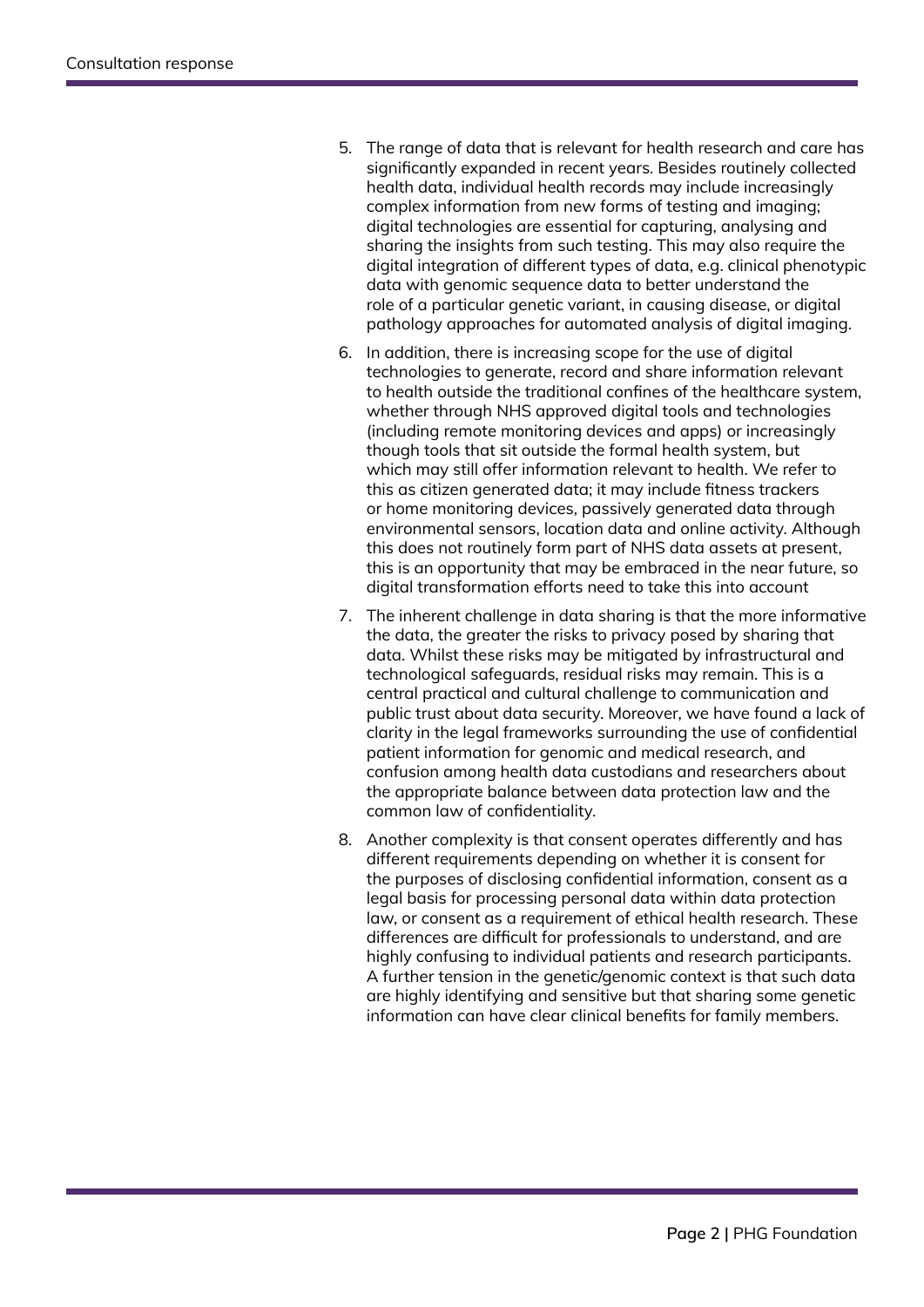- 9. It is important that clarity across the NHS should be achieved about the proper collection, use and sharing of patient information for clinical care and research – including the limitations and safeguards. Until this is in place, it will significantly hamper effective communication and trust. Generally, front-line health professionals are the public's first port of call for any concerns about privacy. Therefore it is imperative that these same health professionals are clear and confident about the systems and safeguards in place for patient records; the ways in which the information may be used, and by whom; and the benefits and risks this poses. No amount of public information campaigns will effectively counter the problems engendered by health professionals who cannot inform and reassure individuals.
- 10. However, health professionals are also very busy people who cannot become experts in the complexities of consent, data collection and sharing, regulation and application, including for research; nor do they have time for extended conversations with patients on such issues pertaining to routine data collection. Therefore, there must be clear, simple and readily accessible sources of information made available to all health professionals, alongside consistent and accessible public-facing information.
- 11. Finally, it is important to note that the single most important step towards assuring the public of the security of their health data is to take proper steps to protect that data – that is, in seeking to engender trust, the system must be appropriately trustworthy. This point was rightly emphasised in the recent Goldacre Review, Better, Broader, Safer: Using health and care data for research and analysis. However, whilst there is some scope for legal changes to improve data security, uncertainties will remain, and therefore the most pressing action to ensure consistency, clarity and confidence in how data is collected, used and protected within the NHS is in ensuring that proper guidance is in place.
- 12. Our recommendation is that the considerable challenges posed by the need to develop, interpret and apply appropriate standards for the protection of privacy, confidentiality and data protection in the health context would be best achieved through the codevelopment of specific guidance addressing particular topics and issues between regulatory authorities such as the ICO and specialists in health, health data, with strong public involvement at each stage.
- 13. There is significant potential in the approach recommended in the Goldacre Review, utilising technical measures and re-focusing most secondary research and analysis of patient data within a few trusted research environments (TREs). Transparent and highly secure TREs would address many concerns around the use and dissemination of such data, including privacy and security and increased transparency around who is processing data and for what purposes.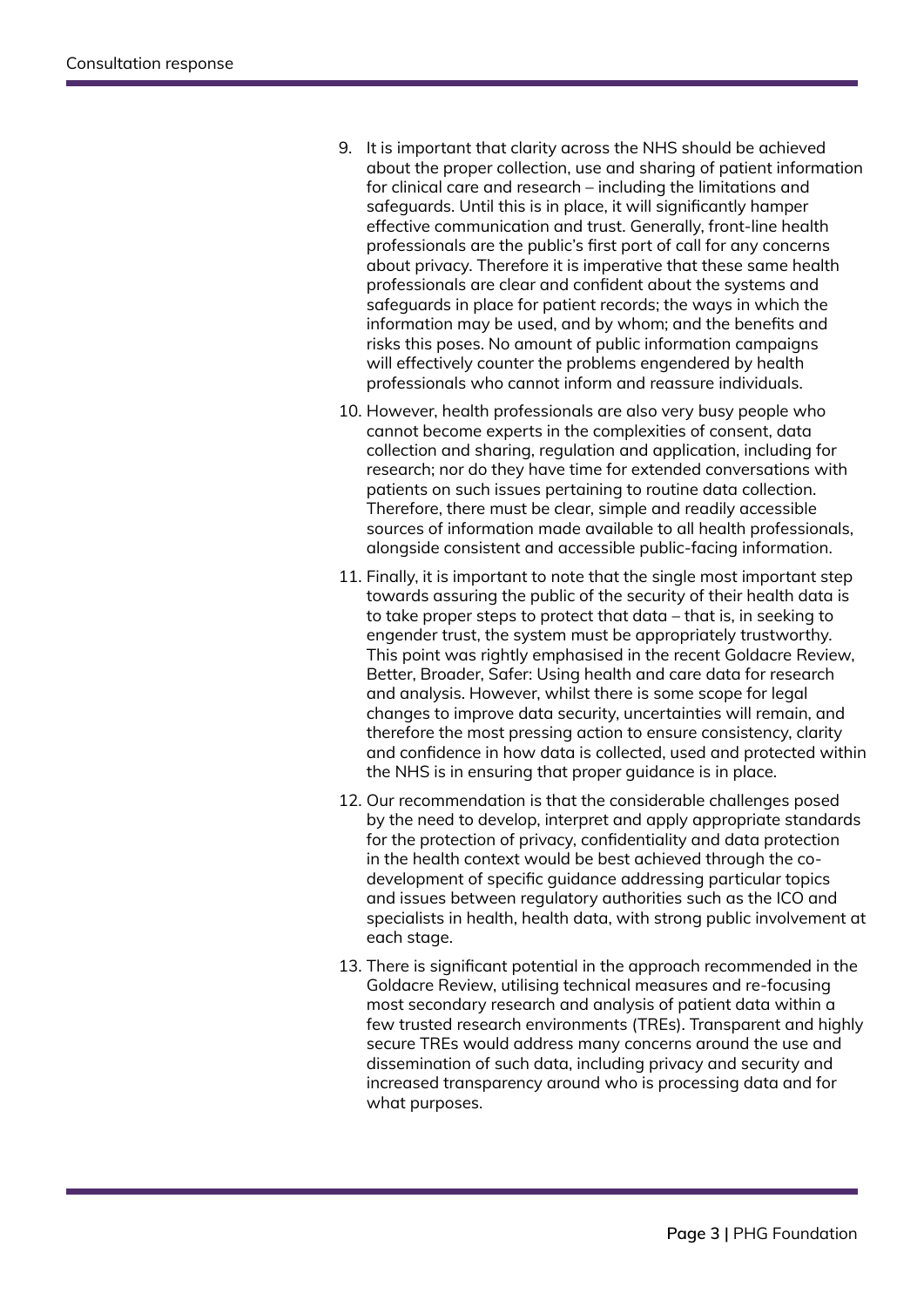14. However, as the recent experience of the General Practice Data for Planning and Research initiative has emphasised, patient and public confidence is delicate. Communicating benefits and providing assurances is unlikely to assuage all concerns. We believe the time is right for a genuine and broad engagement with the public around the use of health data, in terms of the incredible potential of such data as well as the risks. This is not an easy task. Understanding Patient Data ([www.understandingpatientdata.](http://www.understandingpatientdata.org.uk) [org.uk](http://www.understandingpatientdata.org.uk)) have developed a range of resources and examples of good practice that provide a strong starting point but significant resources may be required, especially as this particular resource will not be funded beyond the end of 2022.

## **What should be the timescale for incorporating genomic data into patients' medical records?**

- 15. Genomic information has considerable potential utility within medicine, most notably to inform cancer diagnosis, prognosis and treatment or more widely, and pharmacogenetic information to inform the choice and dose of selected therapeutics to improve safety and efficacy. In the future, predictive genomic information may offer increasing scope to refine and improve population stratification by risk for preventive measures such as screening and surveillance, and potentially also personalised risk estimates and interventions to improve care. In some cases, genomic information can also be used to identify the presence or risk of rare, inherited diseases in an individual or family, and this sort of information may also have great importance for health and care.
- 16. However, we would warn against genetic exceptionalism treating genomic data as uniquely different and distinct from other complex and potentially informative health data. With the notable exception of information about serious, rare heritable forms of disease – which may have implications for family members as well as the relevant individual – genomic data is just an addition to the other forms of information that can inform disease risk prediction, diagnosis and management. Depending on the nature and complexity of the information, and the context in which it is being used, it may require specialised analysis, interpretation and / or patient counselling or communication.
- 17. In addressing this question, much depends on what is meant by 'genomic data'. Does it refer to the results of tests that employ genomic technologies, or to specific genomic information such as the presence of a specific genetic variant or variants, or to large-scale data such as whole exome or even whole genome sequences? These pose very different challenges.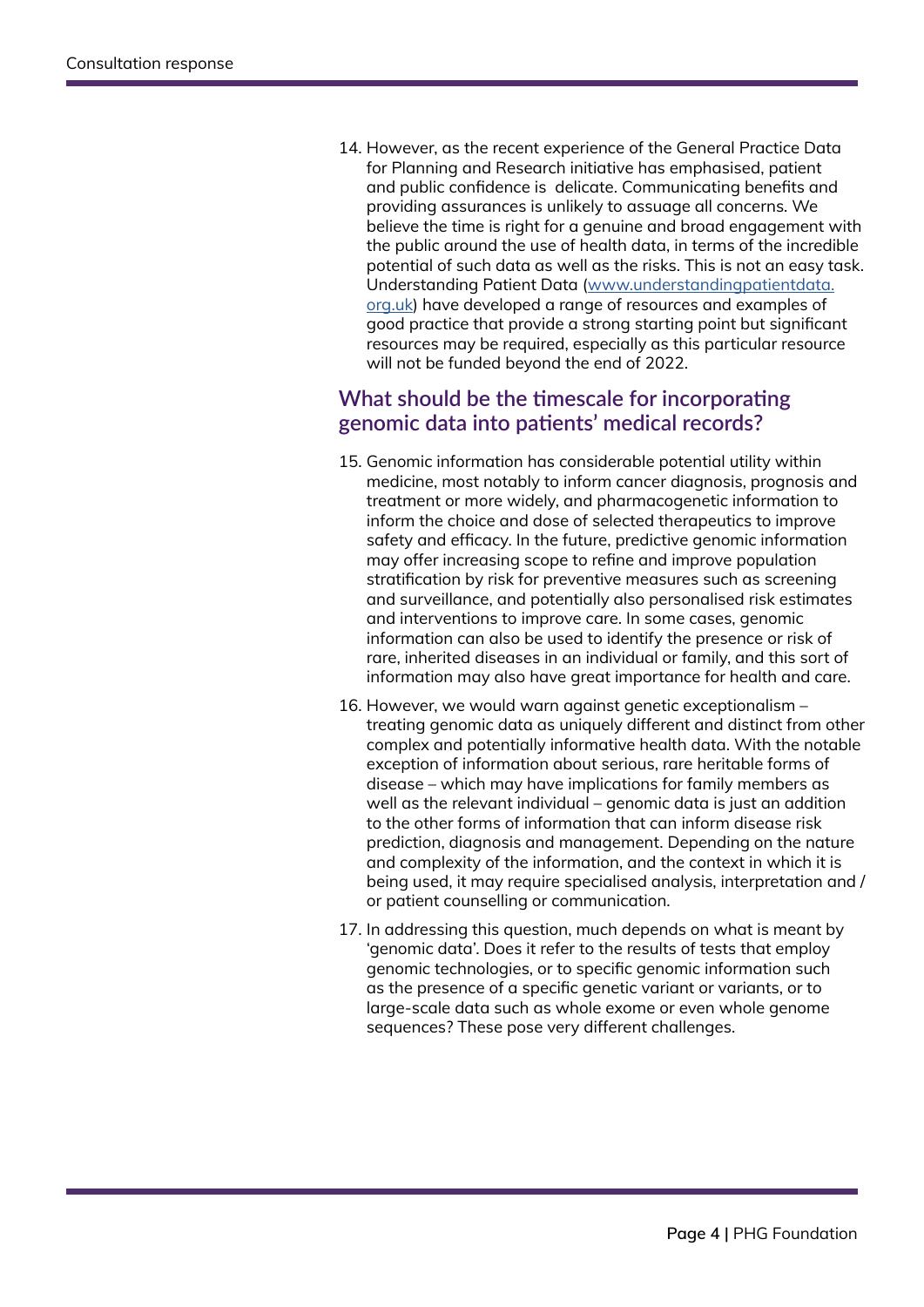- 18. Electronic health records should incorporate information about the results of tests available via the National Genomic Test Directory. For more complex forms of testing, this may need to include expert interpretation of findings from tests. As testing expands, consideration may need to be given to how such information is recorded and shared, but the timescale for such developments should be directed by the speed of expansion and development of the National Genomic Test Directory.
- 19. If the question refers to the incorporation of whole genome sequences into patient records, this is a much more challenging proposal, and it would be premature to indicate a timescale for such changes unless or until the contentious issues have been addressed. This would include the nature and format of data storage (raw genome sequences are massive and of highly limited utility without proper processing and interpretation) and the purposes for which such data is being obtained and stored, with all the relevant legal, ethical, regulatory and practical issues this may pose.
- 20. Technical and practical barriers to the storage and access of data, including stringent measures for future proofing, should be considered. The format of data should be standardised, to national and/or international standards where they exist. Given the size of datasets, and the challenges associated with moving large volumes of data, access via trusted research environments, data trusts or other models will be required to ensure ongoing access and appropriate use of data to improve patient care.

### **What are the principal considerations that should be taken into account in this context and what additional training of the workforce will be needed to achieve this?**

- 21. There should be no need for non-specialised health professionals to undertake highly specialised interpretation of genomic information, though they may work with colleagues such as clinical geneticists, cancer geneticists, bioinformaticians or others in a multi-disciplinary team context in order to understand (and subsequently communicate) the implications of findings for their own patients. Genomics competencies and training for different specialisms and stages should continue to be determined in partnership with medical Royal Colleges as well as Health Education England.
- 22. In the context of cancer and rare diseases, there may be an increasing need to include genomic data with relevance to research (for example, suggesting eligibility for clinical trials) as well as immediate clinical care, and this will need careful consideration to ensure there is no confusion or conflation between these two categories of information.